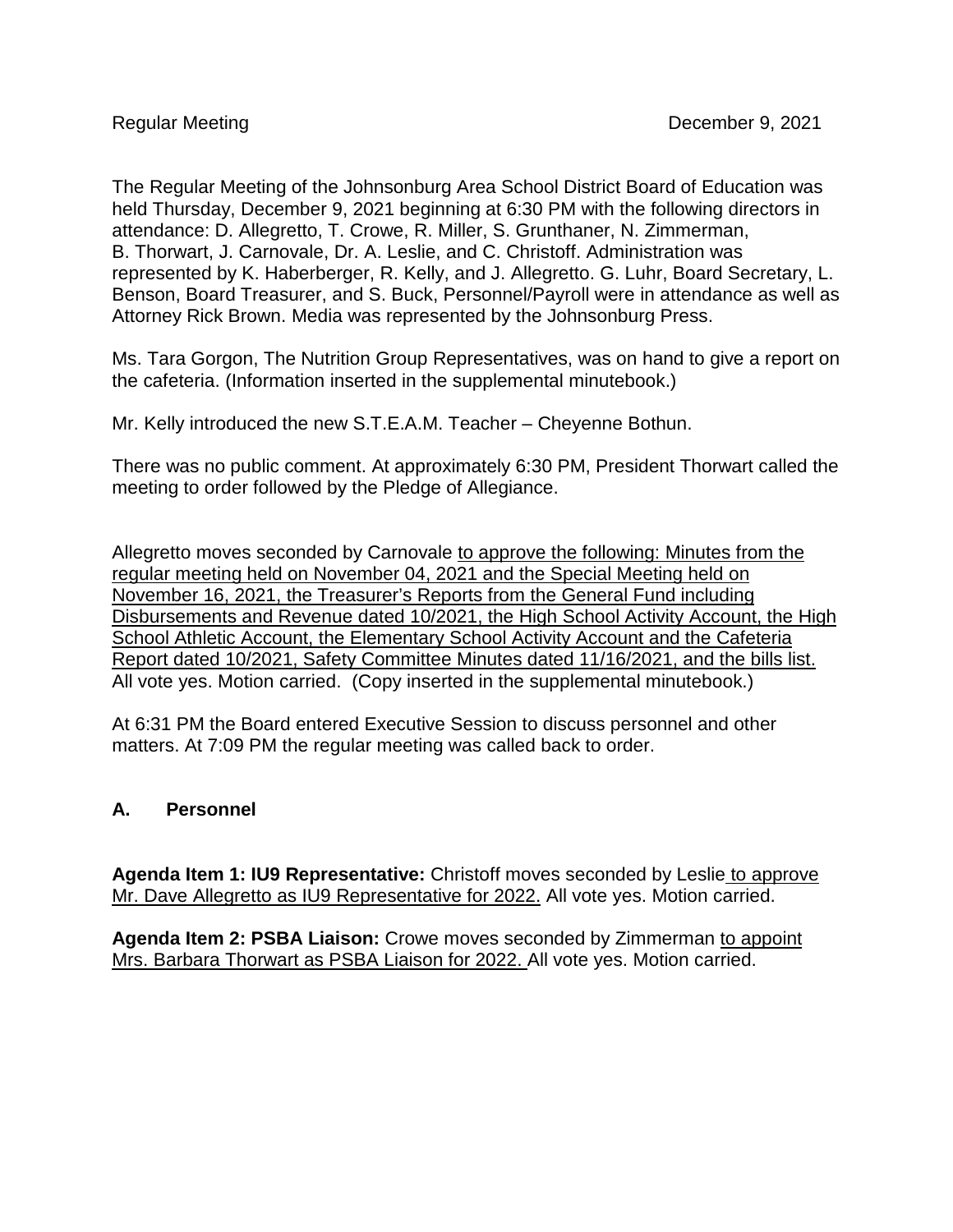**Agenda Item 3: Supplemental:** Crowe moves seconded by Zimmerman to approve the following supplemental for Mr. Ray Kelly; retroactive to the beginning of the 2021-2022 School Year:

Homeless Liaison - \$1,000.00<br>District Safety Coordinator - \$1,000.00 District Safety Coordinator -

Roll Call Vote: Allegretto, Carnovale, Christoff, Dr. Leslie, Miller, Zimmerman, Grunthaner, Crowe, and Thorwart vote yes. Motion carried.

**Agenda Item 4: The Nutrition Group:** Allegretto moves seconded by Leslie to approve The Nutrition Group to make a one-time salary addition, in the form of a bonus, of \$1,000.00 for the Nutrition Inc. Director's salary for 2021-2022 School Year. Roll call vote: Allegretto, Carnovale, Christoff, Dr. Leslie, Miller, Zimmerman, Grunthaner, Crowe, and Thorwart vote yes. Motion carried.

**Agenda Item 5: Mentor:** Allegretto moves seconded by Grunthaner to approve Jessica Krug as mentor for Cheyenne Bothun for the 2021-2022 School year at a stipend of \$300.00. Roll call vote: Allegretto, Carnovale, Christoff, Dr. Leslie, Miller, Zimmerman, Grunthaner, Crowe, Thorwart vote yes. Motion carried.

**Agenda Item 6: Student Control:** Allegretto moves seconded by Carnovale to approve Cheyenne Bothun for student control at the high school at a stipend of \$900; pro-rated, as of November 30<sup>th</sup>, for the remainder of the 2021-2022 school year. Roll call vote: Allegretto, Carnovale, Christoff, Dr. Leslie, Miller, Zimmerman, Grunthaner, Crowe, and Thorwart vote yes. Motion carried.

**Agenda Item 7: Cell phone costs:** Crowe moves seconded by Zimmerman to grant permission to provide a \$45.00 per month payment for purposes of cell phone costs for Ms. Karen Haberberger, Mrs. Kara Vollmer, Mr. Ray Kelly, Mrs. Judy Allegretto, Ms. Emily Mitchell, and Mr. Paul Asti effective July 1, 2021. Payment will be made every six (6) months. Roll call vote: Allegretto, Carnovale, Christoff, Dr. Leslie, Miller, Zimmerman, Grunthaner, Crowe, and Thorwart vote yes. Motion carried.

## **B. Education and School Activities**

**Agenda Item 1: Student #1-2021:** Carnovale moves seconded by Leslie to re-admit expelled Student #1-2021, effective January 3, 2022. All vote yes. Motion carried.

**Agenda Item 2: Board Dates 2022:** Crowe moves seconded by Carnovale to approve the board meeting dates and times for 2022. All vote yes. Motion carried. (Copy inserted in the supplemental minutebook.)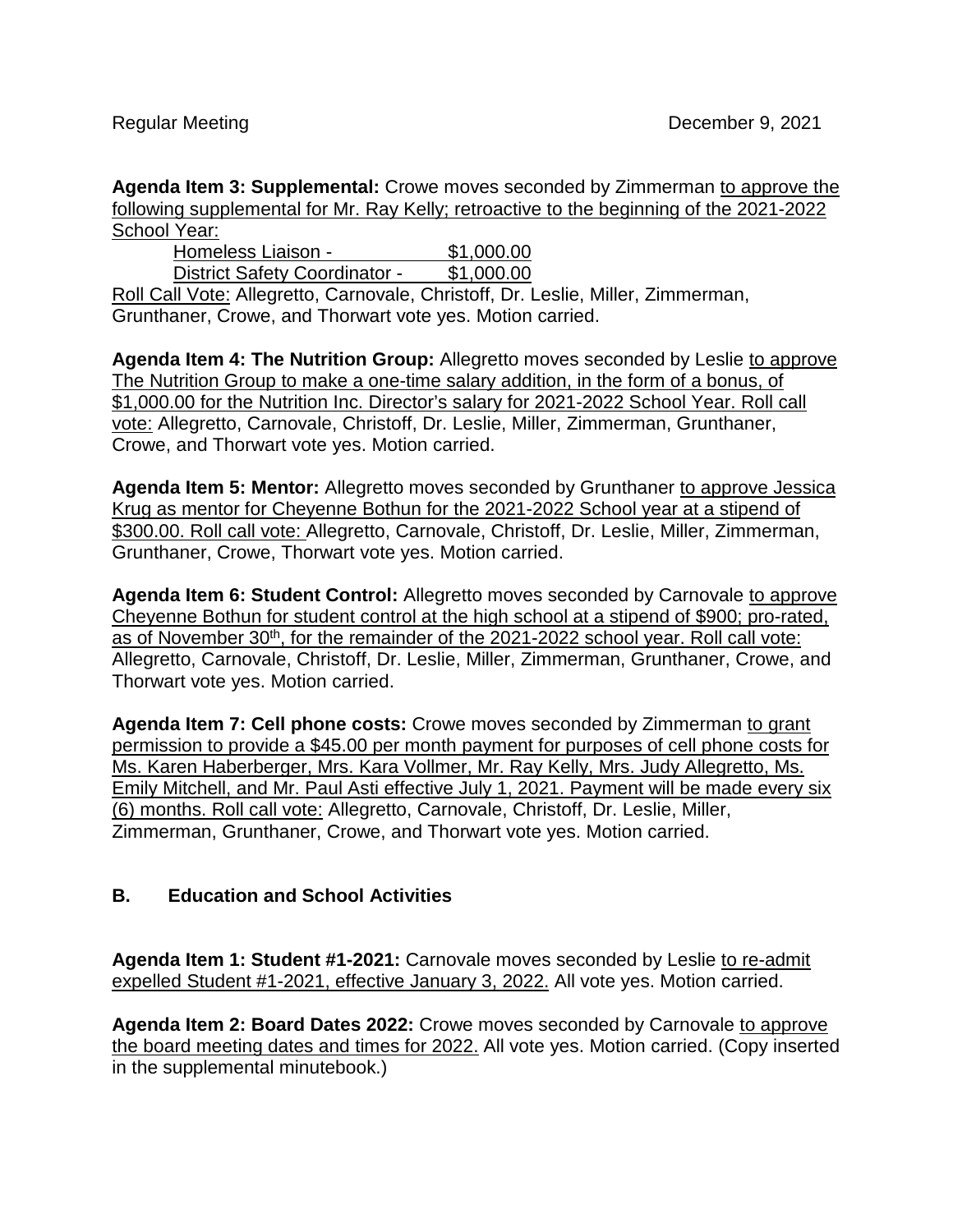**Agenda Item 3: 2022 Committee Appointments:** Crowe moves seconded by Zimmerman to table the 2022 committee appointments until the January 13, 2022 meeting. All vote yes. Motion carried.

**Agenda Item 4: Policies:** Allegretto moves seconded by Crowe to approve the second reading and approval of revised Policies:

#904 Vol V 2018 titled *Public Attendance at School Events*

#907 Vol V 2020 titled *School Visitors*

(Copy inserted in the supplemental minutebook.)

**Agenda Item 5: PHEAA/Stackpole Hall:** Zimmerman moves seconded by Crowe to grant permission to hire 8 PHEAA/Stackpole Hall summer workers. All vote yes. Motion carried.

**Agenda Item 6: Resolution:** Allegretto moves seconded by Carnovale to approve a resolution to not raise taxes above the PDE index for the 2022-2023 SY. All vote yes. Motion carried. (Copy inserted in the supplemental minutebook.)

**Agenda Item 7: Student #2-2022:** Leslie moves seconded by Zimmerman to approve recommended action on Student #2-2022 to expel the student through the end of the 2021-2022 school year. All vote yes. Motion carried.

**Agenda Item 8: Policies:** The following policies were presented for a first reading: #222 Vol I 2020 titled *Tobacco and Vaping Products (Pupils)*  #323 Vol I 2020 titled *Tobacco and Vaping Products (Employees)* #005 titled *Organization*

(Copy inserted in the supplemental minutebook.)

**Agenda Item 9: Overnight Wrestling Trips:** Leslie moves seconded by Grunthaner to grant permission for an overnight trip for the wrestlers to attend a tournament on December 16, 2021 to go to Mt. Aloysius. All vote yes. Motion carried.

**Agenda Item 10: Credit Recovery Facilitator:** Carnovale moves seconded by Crowe to grant permission to advertise for a facilitator for an after school credit recovery program to begin the second semester and to finish at the end of the 2021-2022 School Year. All vote yes. Motion carried.

**Agenda Item 11: Credit Recover Mental Health Technician:** Carnovale moves seconded by Zimmerman to grant permission to advertise for a mental health technician for the after school credit recovery program to begin the second semester and to finish at the end of the 2021-2022 School Year. All vote yes. Motion carried.